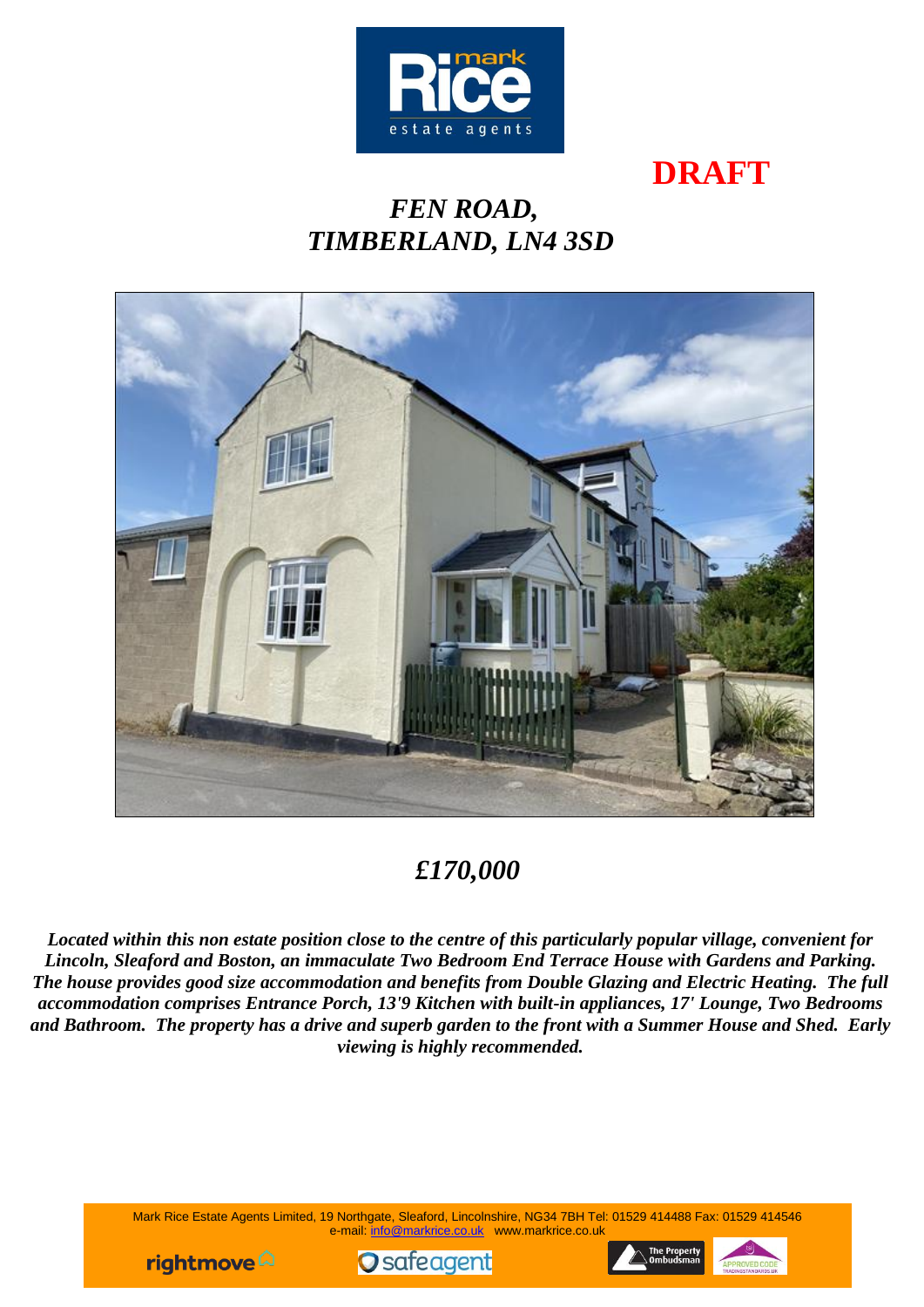### *Location:*

*Timberland is a popular village located between Sleaford and Lincoln which has a Post Office, store and pub. Further amenities can be found in the larger village of Metheringham which has amenities to cater for most day to day needs.*

#### *Directions:*

*Travelling from Sleaford on the A153 road, at the Speedway Corner roundabout, continue straight ahead towards the village of Ruskington. Continue through the village on the B1188 passing Dorrington and Digby and turn right at the next village of Scopwick. Continue through the village of Kirkby Green and at the crossroads proceed straight ahead into Timberland. Follow the road, passing the pub and turn right and left into West Street, Bear right into Church Lane and turn left into Fen Road where the property is located on the left hand side as indicated by our 'For Sale' board. \_\_\_\_\_\_\_\_\_\_\_\_\_\_\_\_\_\_\_\_\_\_\_\_\_\_\_\_\_*

*A double glazed entrance door provides access to the Porch with further double glazed door to the:*

### *Kitchen: 4.19m (13'9") x 2.21m (7'3")*

*Having wall and base units, worktop, bow window, enamel inset sink with monobloc tap, ceramic hob, eye level double oven, integral fridge freezer, chrome towel radiator, plumbing for washing machine and ceiling downlighters.*

*Lounge: 4.19m (13'9") x 3.58m (11'9") with an arch to the further Lounge Area 4.19m (13'9") x 1.60m (5'3") Having French doors, electric heater and two alcoves.*

*Stairs provide access to the First Floor Landing having loft access and walk-in store cupboard.*

*Bedroom 1: 4.19m (13'9") x 3.58m (11'9") Having electric heater and coved ceiling.*

*Bedroom 2: 3.15m (10'4") x 2.21m (7'3") Having electric heater and coved ceiling.*

#### *Bathroom:*

*Being half tiled and having bath, low level w.c, pedestal hand washbasin, built-in cupboard and electric heater.*

#### *Outside:*

*The gardens are located to the front of the property and have steps to the raised garden area with well stocked borders, a patio adjacent to the joint Summer House and Shed and a path providing access to the Drive to the rear. Adjacent to the property are gravelled seating areas.*

*Agent's Note: There is a pedestrian right of way across the garden for the neighbours.*



 *Kitchen*



 *Lounge*



*Further Aspect*



 *Bedroom 1*



 *Bathroom*